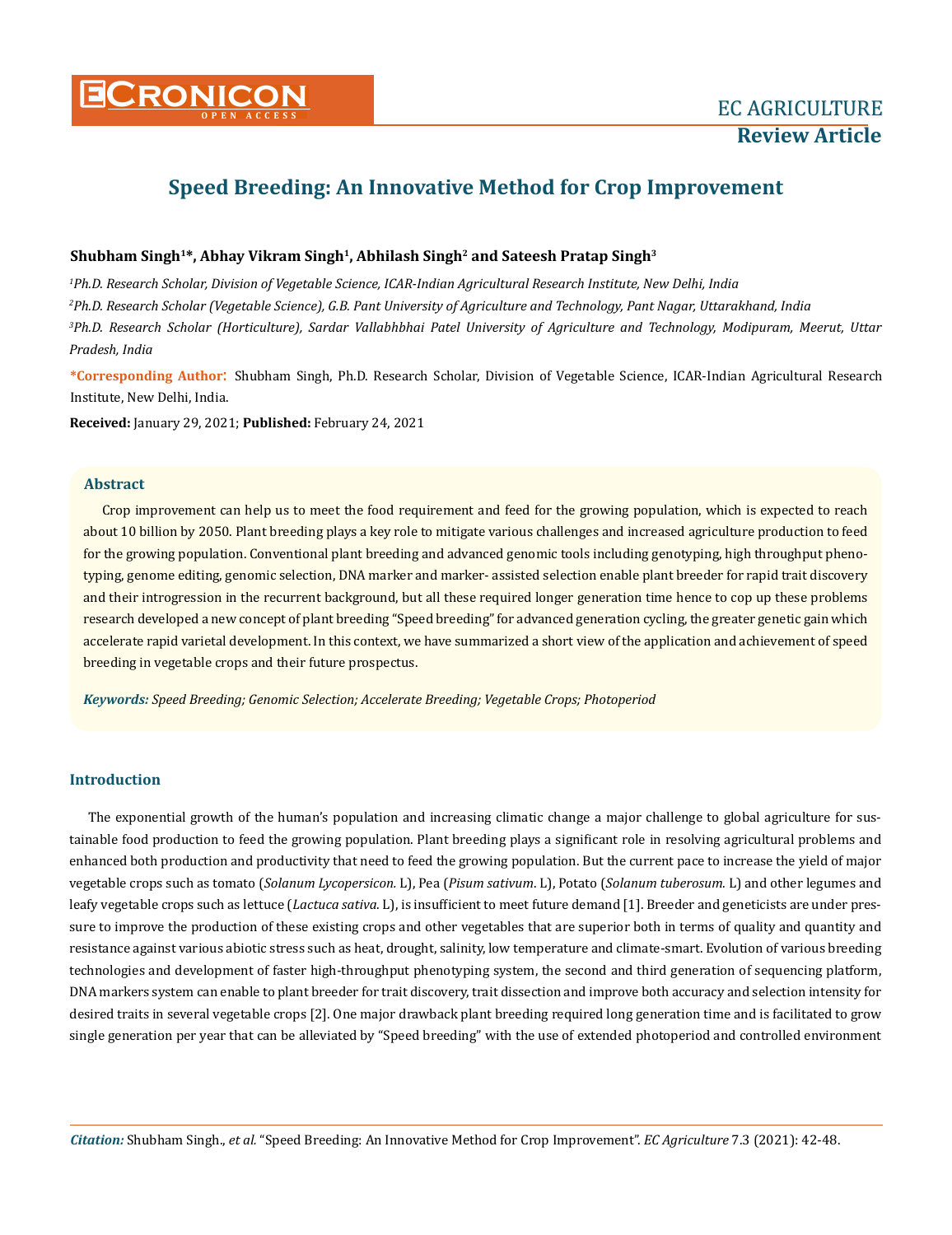43

conditions for shortening generation times and genetic gain in vegetable crops. Speed breeding protocol was earlier proposed by Watson., *et al*. [3] and demonstrated that speed breeding in full enclosed glass house chamber with artificial supplement of light or extended photoperiod to all full-day and harvested immature seed for shortening generation times and accelerate research programme on "Speed breeding". Jahne., *et al*. [4] developed a speed breeding protocol for soyabean. Soyabean is a short-day crop hence extending photoperiod more than 12 hr leads to delayed flowering, but another hand may enhance carbon accumulation therefore speed up seed production [5]. In addition, reported that phytochrome deficient genotypes of soyabean, maize, rice and sorghum produced earlier flowering long-day photoperiod. Focusing on soyabean, the first reported enhanced light regime with extended photoperiod > 12 hr combined with low-red to a far-red ratio (< 700 nm; > 700 nm) accelerate earlier flowering with increased photosynthetic efficiency. Craig and Runkle [6] reported far-red lighting to accelerate earlier flowering but in the case of soyabean neither far-red nor blue light promotes earlier flowering but lead to unwanted morphology, elongated petiole and lodging; hence multi-story speed breeding protocol for soyabean must be avoided far-red light (700 nm) and maintaining low red/blue light ratio with optimal light intensity  $\sim$ 500  $\mu$ mol/m<sup>2</sup> accelerated rapid maturity and earlier flowering in soyabean [4]. Speed breeding enables 5 - 6 generations per year as compared to one generation in field and 2 - 3 generations in winter nursery in soyabean. In general speed breeding, speed breeding accelerates the rapid introgression of monogenic traits that are easily characterized in the growth chamber; obtaining five generations per year through the speed breeding system will lead to approximately double the genetic gain as compared to another conventional breeding programme.

#### **History and evolution of speed breeding**

Development of cultivars required long generation times and time-consuming process and it takes around 8 - 10 years for developing an improved cultivar depending on the breeding procedure, traits of interest. A Long year ago, some scientists and geneticists have reported that plants can grow under artificial light with extended photoperiod to cope with rapid generation cycling, generation advancement. Recently speed breeding has been introduced and a majority of more than 100 different plant species, including vegetables, legume crops, cereals and other herb vegetables reported that faster and rapid generation cycling can be obtained under continuous light with extended photoperiod condition. In -1980s NASA makes a joint research programme with Utah State University for the rapid generation advancement of wheat on the space station, which opens a new era of crop breeding and also explores the possibility of growing food in space to meet the requirement of the astronaut's in the space station. USU-Apogee was the first dwarf wheat variety was developed by 'speed breeding" [2,7]. The discovery of Light emitter iodide (LEDs) in the 1990s and their effect on plant growth and development was evaluated at the University of Wisconsin, the USA accelerate more advanced research and application of speed breeding for crop improvement. Inspired from NASA's work, the research of the University of Queensland proposed the term "Speed breeding' in 2003 to accelerate and rapid generation advancement of wheat breeding. Speed breeding coupled with other technology such as double haploid technology, embryo rescue to shortening generation times [8]. Speed breeding utilized continuous supplement lighting in glasshouse condition, with optimum light quantity, light quality, and intensity, and daylength accelerate earlier flowering, photosynthetic rate and rapid generation cycling of crop plants. Generally, different crop responds different growing environment, hence it is necessary to design and development of crop-specific standard speed breeding protocol is necessary [9].

Recently, speed breeding protocol is developed in long-days crops, but lack in short day vegetables, and cereal crops. Meanwhile, speed breeding protocol recently has been demonstrating in some short days crop likely, Soyabean (*Glycine max*), rice (*Oryza sativa*) and Amaranthus (*Amaranthus spp*.) [1]. Speed breeding protocol based on light-emitting diodide (LEDs), hence adjusting photoperiod about 10 hr and blue-light enriched facilitated the growth of short days crop species such as soyabean plants that are flowered 23 days earlier than normal plants and give rise advanced crop maturity within 77 days thus facilitated to grow up to 5 - 6 generation of soyabean per year. Similarly, rice and Amaranthus advanced flowering 10 and 20 days can be achieved by using speed breeding protocol respectively. First spring wheat variety "DS Farady' developed in Australia by using the "speed breeding' protocol.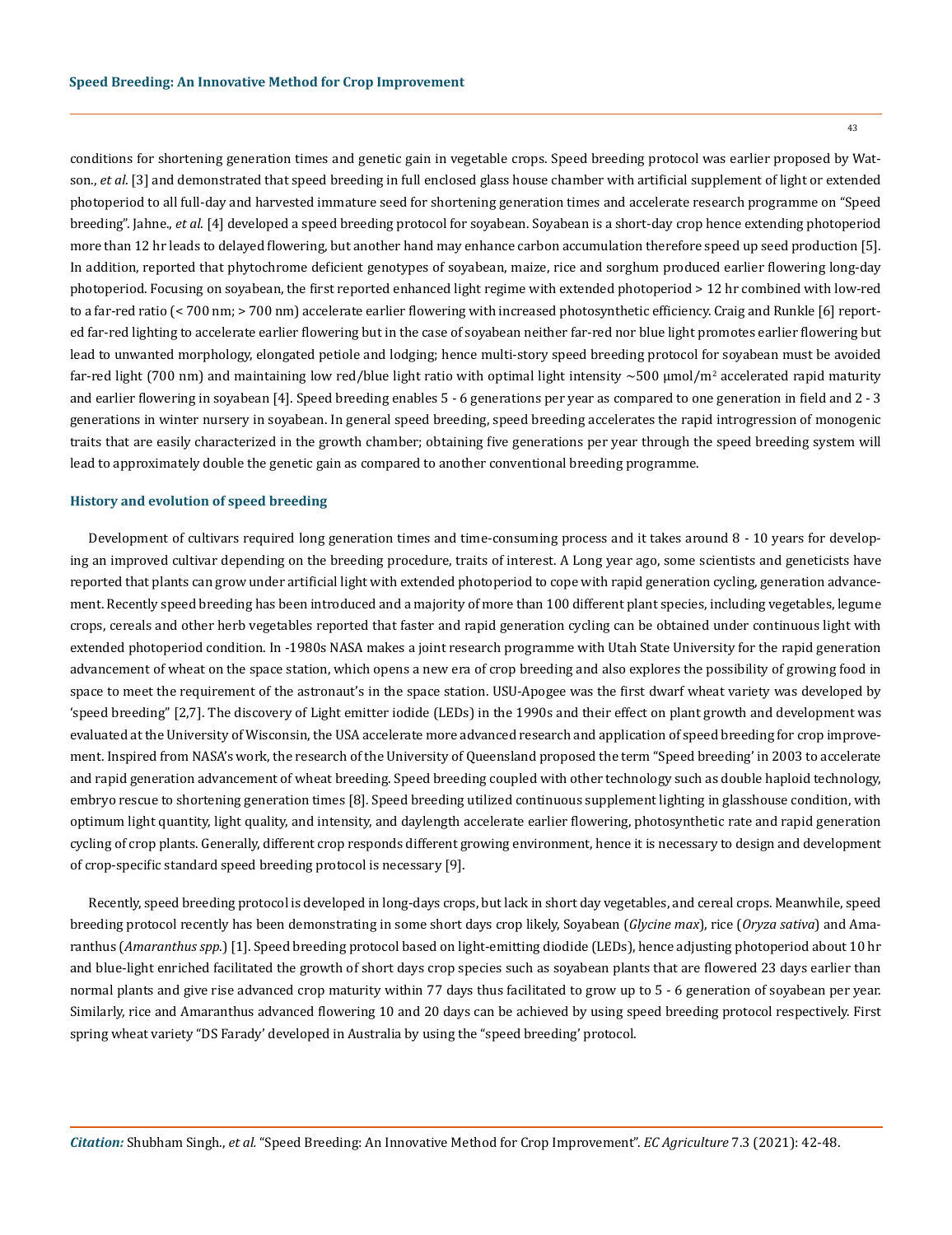

*Figure 1: Speed up genomic selection for earlier varietal development [10].*

#### **Speed breeding with other genomic tools**

Speed breeding accelerates research in plant breeding, faster varietal development, traits dissection, crossing, development of mapping population, backcrossing, a pyramiding of multiple traits in to single genotyping for development of multiple disease resistance and explore a new possibility of phenotyping of particular desired traits as well transgenic pipelines. Integration of speed breeding with other Morden breeding tools such as single seed descent (SSD), double haploid, embryo rescue, high-throughput genotyping and phenotyping, genome editing, genomic selection and DNA markers accelerate research in crop improvement, reducing generation time, testing of hybridity, purity of cultivars and rapid introgression of genes in recurrent parent background. Genome editing combined and induced mutagenesis coupled with speed breeding accelerate crop bio-fortification example, increasing the level of Vitamin B9 in rice, removal of saponin from quinoa (*Chenopodium quinoa)*, removal of glucosinolate from *Brassica* spp and neutralize toxin from *Lathyrus sativus* for safe consumption. Speed breeding in conjunction with other technologies facilitated the development of disease resistance and scoring of wheat leaf rust and wheat leaf rust and reported that wheat-rye hybrid is cytologically stable under speed breeding conditions. Speed breeding integration with other biotechnological tools such as genetic transformation accelerates the development of viable seed > 6 weeks in barley than standard control condition and facilitated accurate phenotyping to resistance against pod shattering in canola, which is a major hinder for cultivation in the dry and semi-dry region [3].

Advanced in genomic tools and decreasing the cost of sequencing have enabled plant geneticists to focus from model plants to crop plants. In the breeding context, advance in homozygosity following crossing and rapid cycling allows more rapid production of improved cultivars which can be achieved by using 'speed breeding" technology [2]. Genomic selection (GS) accelerate the selection accuracy of superior genotypes, germplasm enhancement (i.e. pre-breeding) and help in selection for targeted gene for particular traits from gene bank accession to elite lines other approaches like hyperspectral image technology integrated with genomic selection (GS) and pedigree assisted breeding to explore a faster way for rapid introgression of genes from elite or wild accession to cultivated crop [11]. Accelerate genetic gain by using integrative approaches of speed breeding and genomic selection is represented (Figure 2). Genomic selection (GS)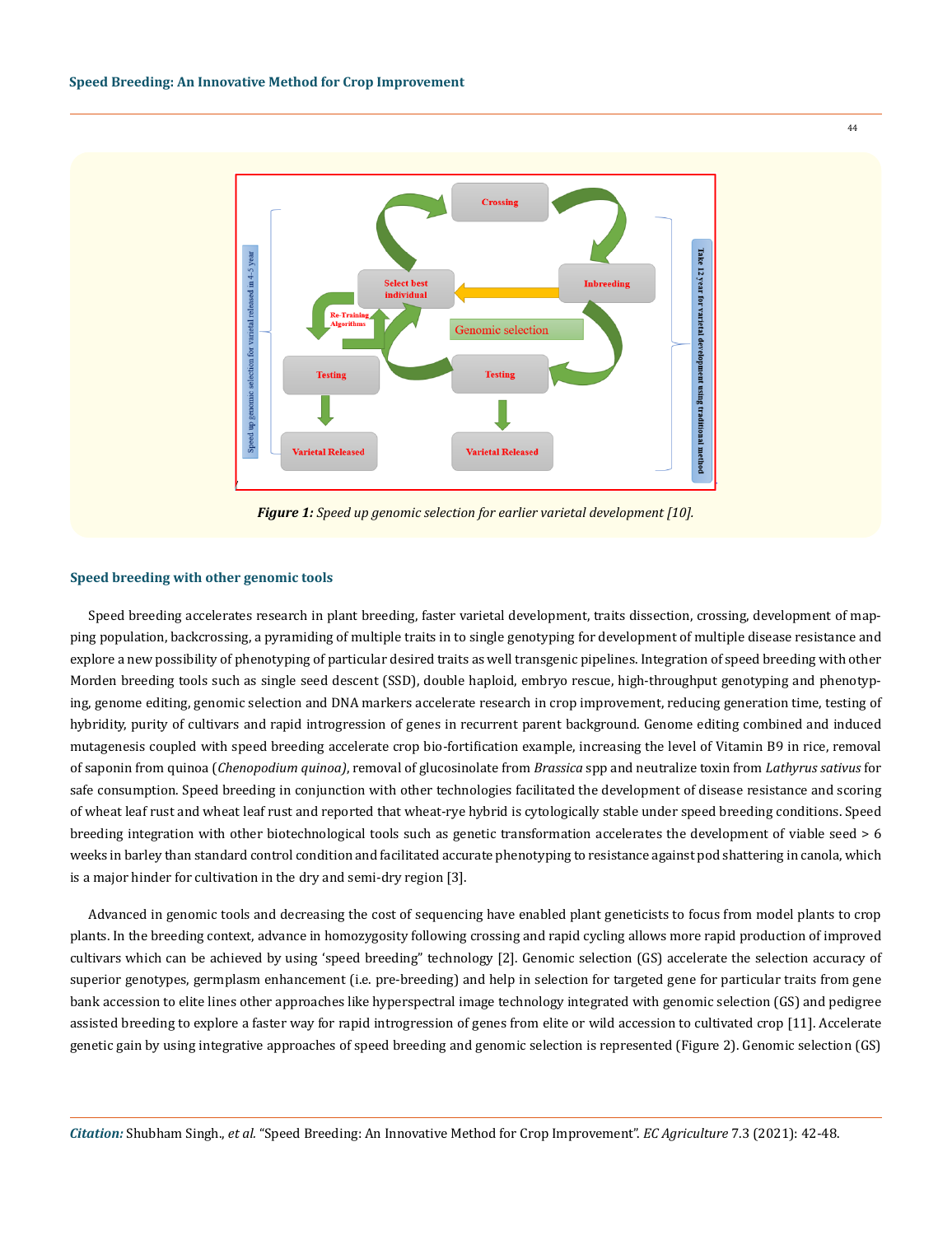is used to predict the genotypic value, combined with high throughput genotyping systems such as SNPs, sequencing platforms for the improvement of quantitative traits i.e. Yields. Molecular marker such as RAPD, RFPL, SSR, SNP, CAPS etc used to detect phenotypic variation at the genomic level which accelerates marker-assisted selection (MAS) for crop improvement. Marker assisted-selection comprises selection of the QTL-associated markers that have major an effect and significantly contribute to economic traits. The genomic selection offers an opportunity for rapid genetic gain, and reduced breeding cycle to at least half the conventional breeding discovery of QTLs and QTLs associated marker, significantly increased grain yield and performance of cultivars [11] (Figure 2).



*Figure 2: Boosting genetic gain by using integrative approaches of speed breeding and genomic selection*

## **Speed breeding in vegetable crops: A future prospectus**

Generally, tremendous research work has been made, the application and prospectus of speed breeding in cereals but lack in vegetable crops except for a few ones. Although speed breeding protocol has been standardized for some vegetable crops such as pepper (*Capsicum annuum*), tomato (*Solanum Lycopersicon*), radish (Raphanus sativus), pea (*Pisum sativum*), Amaranthus (*Amaranthus spp*), soyabean (*Glycine max*), Onion (*Allium sativum*) and till yet research work has been progressed for standardized and development of speed breeding protocol in legumes, leafy and herb vegetable crops. Speed breeding methods have already have been standardized to accelerate rapid generation advancement and genetic gain in amaranthus, peanut, wheat, rice, sunflower, tomato etc. Development and standardization of "speed breeding" protocol in several vegetable crops such as radish, pea, tomato (Introgression of continuous light tolerance gene *CAB-13* to increase productivity under continuous light) [9], Amaranthus, Cassava, Potato (Speed breeding with extended photoperiod in development James Hutton Institute), Brassica, Sugar beet, pea [1] and some other leafy vegetables are in progress. Speed breeding is likely to reduce generation time for other crops like tomato, potato, Amaranthus (can produced eight-generations per year instead of two in the field) Pepper (Early flowering and fruiting under continuous light [12]. Onion is biennial (bulb formation in one year and flowering and seed setting takes place in the next year), cross-pollinated (due to the presence of protandry) and suffer serve inbreeding depression [13]; which took 10 - 12 years for varietal development [13,14]. In onion, speed breeding can be hastened by breaking bulb dormancy and subjected with 22-hour photoperiod using Far-red light accelerate bulb initiation within 45 days and caused rapid bulb maturity within

45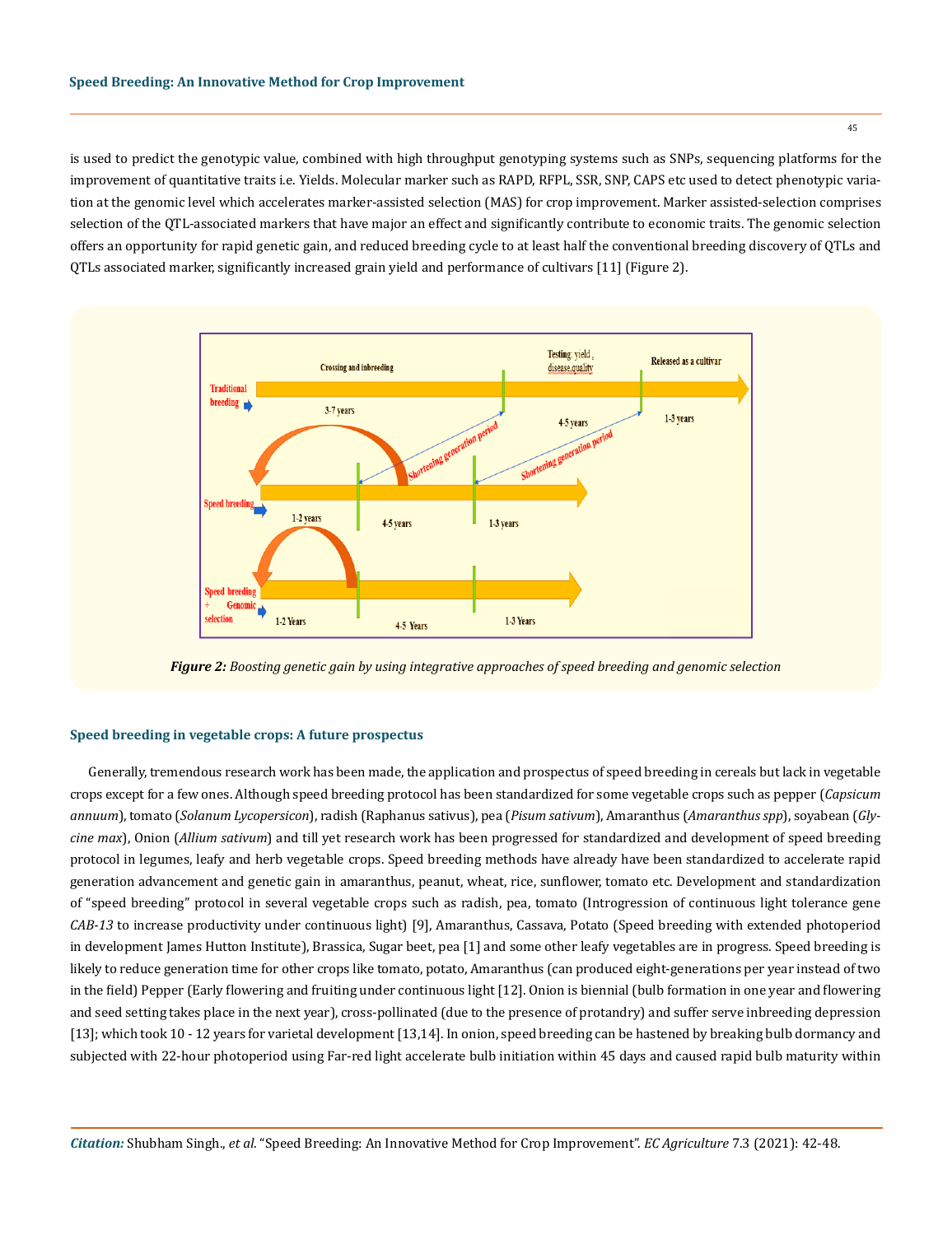46

80 days instead of required 5 - 6 months for bulb development [13,14]. Tomato is sensitive against continuous light supplement; hence identification and mapping of continuous light tolerant locus *CAB-13* at the short arm of chromosome 7 and *CAB-13* (Solyc07g063600.2) gene linked with marker 7-20-1B responsible for light tolerant, and its role in continuous light tolerant was further tested in studies [9]. Identification of metabolic pathways and biochemical reactions involved in the mechanism responsible for tolerance against continuous light lead to the identification of differentially expressed proteins by gene expression analysis and gene ontology facilitated the growth of tomato in speed breeding chamber with continuous light supplement. Legumes are the main source of dietary protein, which are essential for growth and development. Speed breeding programme for rapid generation cycling and fast stacking desired trait has been received much attention in several cool-season legumes include chickpea (*Cicer arietinum*), Faba bean (*Vicia faba*), lentil (*Lens culinaris*), and pea (*Pisum sativum*), and some warm legumes include common bean (*Phaseolus vulgaris*), cowpea (*Vigna unguiculata*), pigeon pea (*Cajanus cajan*) [15] soybean (*Glycine max*), and groundnut (*Arachis hypogaea*) [1]. Speed breeding protocol has been standardized for growing of potato with continuous supplementation of long photoperiod in controlled greenhouse conditions accelerated faster plant growth and produced earlier flowering, fruiting and faster seed maturity [16]. Speed breeding integrated with aeroponics technology-facilitated yearround production of disease-free mini tubers suitable for planting purpose.

#### **A Single locus** *CAB-13***: Facilitated speed breeding in tomato**

Tomato (*Solanum lycopersicum* L.) belongs to the family Solanaceae and acts as a model crop for biotechnological and molecular research. Based on the growth habit, tomato can be classified into two types, (i) Determinate habit: suitable for open field condition and mechanized harvesting, (ii) Indeterminate habit: suited for greenhouse conditions.

Recently, with the discovery and application of speed breeding technology in several kinds of cereals, pulses, millets, generated an idea for their applicability, and suitability has been tested in several vegetable crops. Earlier research regarding the effect of photoperiod and continuous light on growth, yield and quality revealed that tomato is susceptible against continuous prolonged photoperiod and shows pronounced chlorosis and necrosis on leaves and detrimental to fruit yield and quality. However, other vegetable crops such as pepper (*Capsicum annuum* L), lettuce (*Lactuca sativa* L.), vegetable soya bean (*Glycine max*), and a model plants like Arabidopsis did not show such types pronounced effect and give rise higher yield under prolong continuous light conditions. Johne., *et al*. [4] reported that continuous light supplement with far-red light-induced chlorosis and necrosis in tomato leaves. This could facilitate a fundamental research program for understanding the mechanism lying under continuous light tolerance in tomato. The tomato simulation model "*TOMSIM*" was used to predict the performance of tomato genotypes under continuous light proposed that increased yield about 22 - 24% was reported under greenhouse with extending photoperiod about 18 hours/days in continuous light tolerance tomato after introgressing the *CAB-13* gene enable for vegetative growth, reproductive and ultimately enhance total crop yield and double the genetic gain with rapid generation advancement for faster varietal development (Heuvelink., *et al.* 1997). One wild species of tomato such as *Solanum pimpenellifolium* 'LA-1589' showed resistance against the continuous light condition, hence the discovery of the *CAB-13* gene and their introgression in tomato F*1* hybrid, and another interspecific hybrid of eggplant (*Solanum Melongena*), potato (*Solanum tuberosum*) accelerate the application of speed breeding program. Initially, single nucleotide polymorphism (SNPs) marker used for mapping the continuous light tolerance gene in tomato and reported continuous light tolerant gene in tomato was governed by a single dominant gene [9].

The comparison of RNA-Seq derived transcriptome of light tolerant wild species and light-sensitive leads identification of chlorophyll a/b binding protein 13 gene (*LHCB type III CAB-13* or *CAB-13, Solyc07g063600.2*), a putative candidate gene confers tolerant against continuous photoperiod condition [9]. The identification and confirmation regularity role of *CAB-13* against tolerant to prolong photoperiod and identified several putative regularity elements which are responsive against continuous light such as *SORLIP2AT, 10PEHVPSBD*, GATA box, and the *EVENINGAT3* at *CAB-13* promotor region (Chang., *et al*. 2008, Hudson., *et al*. 2003, Thum., *et al*. 2001). Further, more continuous light tolerant locus *CAB-13* has been mapped at the short arm of chromosome 7, and *CAB-13* (Solyc07g063600.2) gene linked with marker 7-20-1B responsible for light tolerant, and its role in continuous light tolerant was further tested in studies [9]. Identification of metabolic pathways and biochemical reactions involved in mechanism responsible for tolerance against continuous light lead to identification of differentially expressed proteins by gene expression analysis and gene ontology. Generally, susceptible prolong photoperiod plants are enriched with carbohydrate metabolic process, chlorophyll biosynthetic process, photosystem I reaction centre, and chlorophyll-binding; while tolerant plants having carbohydrate metabolic process, chlorophyll-binding and heme-binding were enriched in CLT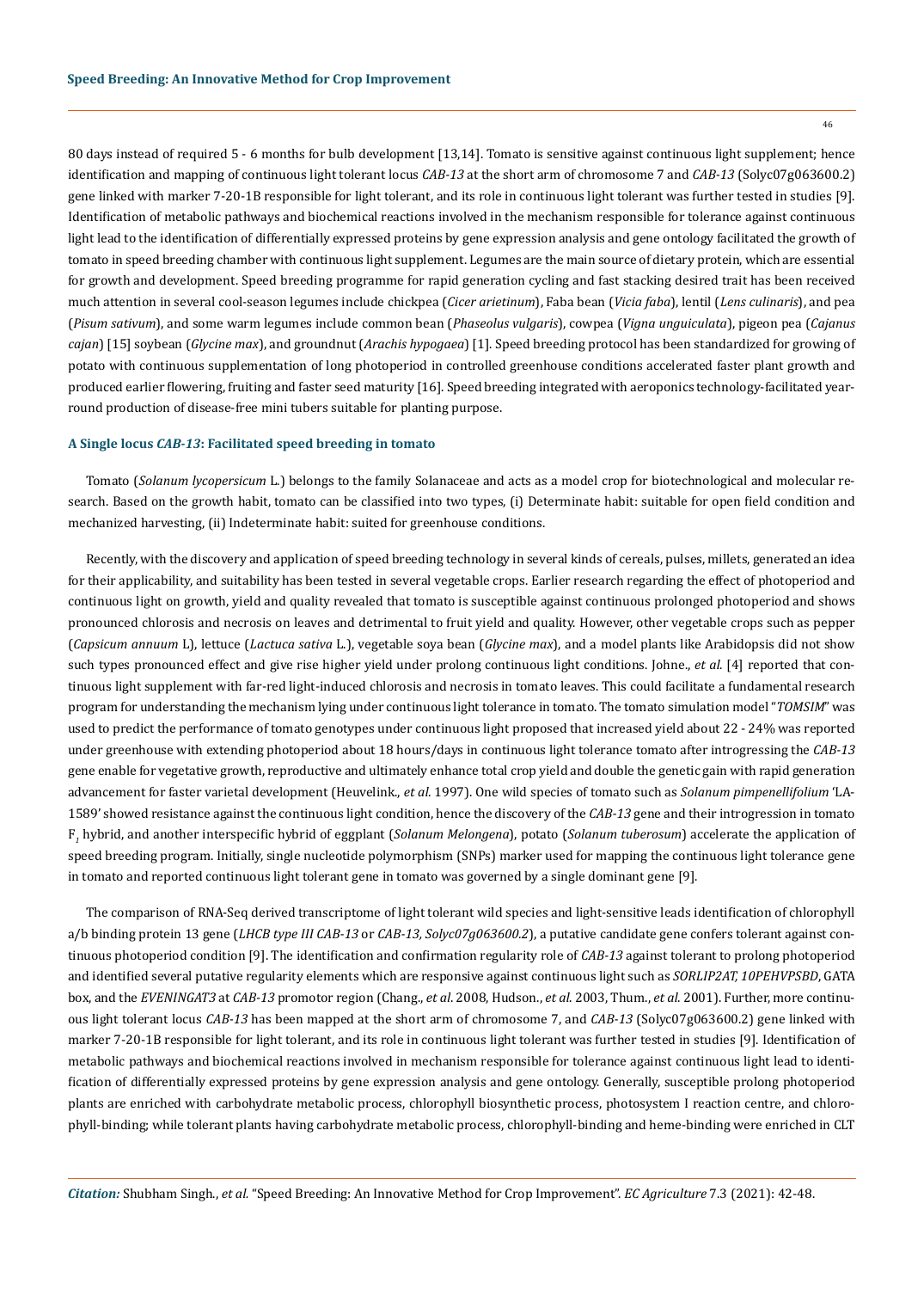enrichment. Another experiment was conducted regarding the performance of *CAB-13* gene plants for their usefulness was reported that no difference on flowering truss appearance, fruit set, plant growth except longer stem in *CAB*-13 introgressed plants than normal plants, and fruit yield was reported to compare to normal and introgressed (*CAB-13*) plants [9].

Arnon., *et al*. [9] reported continuous supplementing photoperiod 16 hours in *CAB-13* introgressed plant tend to yield up to 20% in tomato. Several wild species such as *Solanum neorickii, Solanum pennellii, Solanum habrochaites* and *Solanum chilense* are used for resistance breeding programmes for introgression of the continuous light tolerant gene in cultivated tomato [17].

#### **Conclusion**

Speed breeding reduces generation cycle and rapidly generates homozygous line through single seed descent, which in some species may be cheaper than generating double haploids, for subsequent field evaluation and selection, thus facilitate genetic gain for key traits and allow more rapid production of improved cultivars. Combining genomic selection, genome editing, and resources with speed breeding will provide a strong incentive for plant scientists to perform research on crop plants directly, thus further accelerating crop improvement research.

## **Acknowledgement**

Authors are grateful to their colleagues, seniors and scientists of Division of Vegetable Science, ICAR-IARI, New Delhi for providing valuable suggestions, guideline, research article, published research peppers from various national and international institutes during writing this manuscript.

# **Bibliography**

- 1. Mobini SS., *et al.* ["Plant growth regulators improve in vitro flowering and rapid generation advancement in lentil and faba bean".](https://link.springer.com/article/10.1007/s11627-014-9647-8) *In [vitro cellular and Development Biology -Plant](https://link.springer.com/article/10.1007/s11627-014-9647-8)* 51 (2015): 71-79.
- 2. Hickey L., *et al.* ["Breeding crops to feed 10 billion".](https://www.nature.com/articles/s41587-019-0152-9) *Nature Biotechnology* 37 (2019): 744-754.
- 3. Watson A., *et al.* ["Speed breeding is a powerful tool to accelerate crop research and breeding".](https://www.nature.com/articles/s41477-017-0083-8) *Nature Plants* 4 (2018): 23-29.
- 4. Jahne Volker Hahn., *et al.* ["Speed breeding short day crops by LED controlled light schemes".](https://link.springer.com/article/10.1007/s00122-020-03601-4?fbclid=IwAR18XY6GWPlzwTAo2wow7b8v19Jsl72iaapy3r3p23SmYGWh8kYtDf3dIBg) *Theoretical and Applied Genetics* 133.2335 [\(2020\): 2342.](https://link.springer.com/article/10.1007/s00122-020-03601-4?fbclid=IwAR18XY6GWPlzwTAo2wow7b8v19Jsl72iaapy3r3p23SmYGWh8kYtDf3dIBg)
- 5. [Chatterton NJ and Silvius JE. "Photosynthate partitioning into starch in soybean leaves: I. Effects of photoperiod versus photosyn](http://www.plantphysiol.org/content/plantphysiol/64/5/749.full.pdf)[thetic period duration".](http://www.plantphysiol.org/content/plantphysiol/64/5/749.full.pdf) *Plant Physiology* 64 (1979): 749-753.
- 6. [Craig DS and Runkle ES. "A moderate to high red to far-red light ratio from light-emitting diodes controls flowering of short-day](https://www.researchgate.net/publication/283743450_A_Moderate_to_High_Red_to_Far-red_Light_Ratio_from_Light-emitting_Diodes_Controls_Flowering_of_Short-day_Plants) plants". *[The Journal of the American Society for Horticultural Science](https://www.researchgate.net/publication/283743450_A_Moderate_to_High_Red_to_Far-red_Light_Ratio_from_Light-emitting_Diodes_Controls_Flowering_of_Short-day_Plants)* 138 (2013): 167-172.
- 7. Ghosh S., *et al.* ["Speed breeding in growth chambers and glasshouses for crop breeding and model plant research".](https://www.nature.com/articles/s41596-018-0072-z) *Nature Protocols*  [\(2018\).](https://www.nature.com/articles/s41596-018-0072-z)
- 8. Ahmer S., *et al.* ["Conventional and molecular techniques from simple breeding to speed breeding in crop plants: Recent advances and](https://pubmed.ncbi.nlm.nih.gov/32276445/) future outlook". *[International Journal of Molecular Sciences](https://pubmed.ncbi.nlm.nih.gov/32276445/)* 21 (2020): 2590.

47